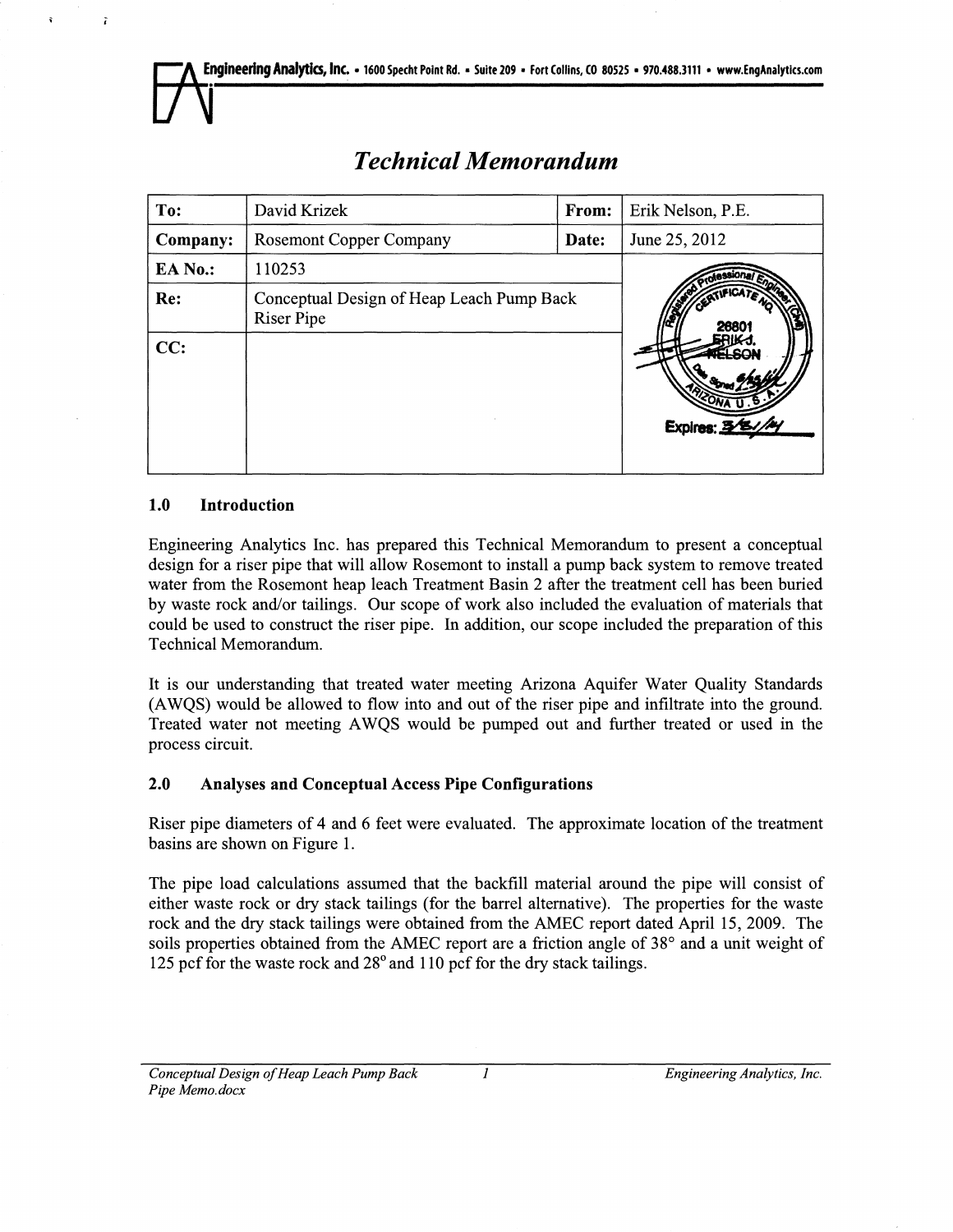# **2.1 Vertical**

Coulomb's active earth pressure equation was used to calculate the horizontal load on the pipe. The lateral earth pressure at the bottom of the riser pipe was calculated for a depth of 600 feet. This maximum tailings/waste rock depth was obtained from conversations with Rosemont personnel and a review of the site plans. The maximum lateral earth pressure was calculated at the bottom of the riser pipe for both waste rock and dry stack tailings backfill material. The results of these calculations are presented below in Equations 1 and 2. The concrete pipe design manual states that *"The maximum allowable depth of a typical precast concrete manhole with regard to lateral earth pressures is in excess of 300 feet or, for all practical purposes, unlimited*  (American Concrete Pipe Association, 2000)." The use of precast concrete manhole would be a cost effective means to install a vertical access riser from Treatment Basin 2. During final design additional reinforcing or nesting of the deeper manhole sections may be required to withstand the lateral earth pressure. The use of a 600 foot vertical concrete pipe column for access will require the installation of a reinforced concrete foundation pad at the base of the riser pipe. We anticipate that the pad will be on the order of 12 inches thick. If this option is selected, the actual pad thickness and re-bar layout will be determined during final design. A conceptual drawing of the vertical riser is provided in Figure 2.

# Waste Rock Backfill:

| Eq. $(1)$ | $P_a = K_a \gamma H = 0.2168 * 125 \frac{lb}{ft^3} * 600 ft = 16,260 \frac{lb}{ft^2}$                           |
|-----------|-----------------------------------------------------------------------------------------------------------------|
|           | Where: $K_a = Coulomb$ Active Earth Presssure with wall friction of $\frac{2}{3}\varphi$ , $\varphi = 38^\circ$ |
|           | $\gamma = 125 \frac{lb}{ft^3}$                                                                                  |
|           | $H = 600 ft$                                                                                                    |

Dry Stack Tailings Backfill:

Eq. (2) 
$$
P_a = K_a \gamma H = 0.3213 * 110 \frac{lb}{ft^3} * 600 ft = 21,205 \frac{lb}{ft^2}
$$
  
Where: 
$$
K_a = Coulomb \text{ Active Earth Press} \text{such } \text{weak } \text{width wall friction of } \frac{2}{3}\varphi, \varphi = 28^\circ
$$

$$
\gamma = 110 \frac{lb}{ft^3}
$$

$$
H = 600 \text{ ft}
$$

#### **2.2 Discussion**

**The** earth pressures and the vertical pipe orientation allow for the potential to use precast manholes for vertical access. These manhole riser sections could be installed without the need for a specialty contractor on site. They can be lowered into place with onsite equipment each time the waste rock/tailings elevation needs to be increased. Gravel would need to be placed around the riser to help distribute loads and to avoid point loads against the side of the riser. During final design additional reinforcement may need to be added to the lower sections of the manhole to resist the lateral earth pressures. Alternately larger diameter manhole sections could be placed over the inner manhole section (nested) and the annular space filled with concrete or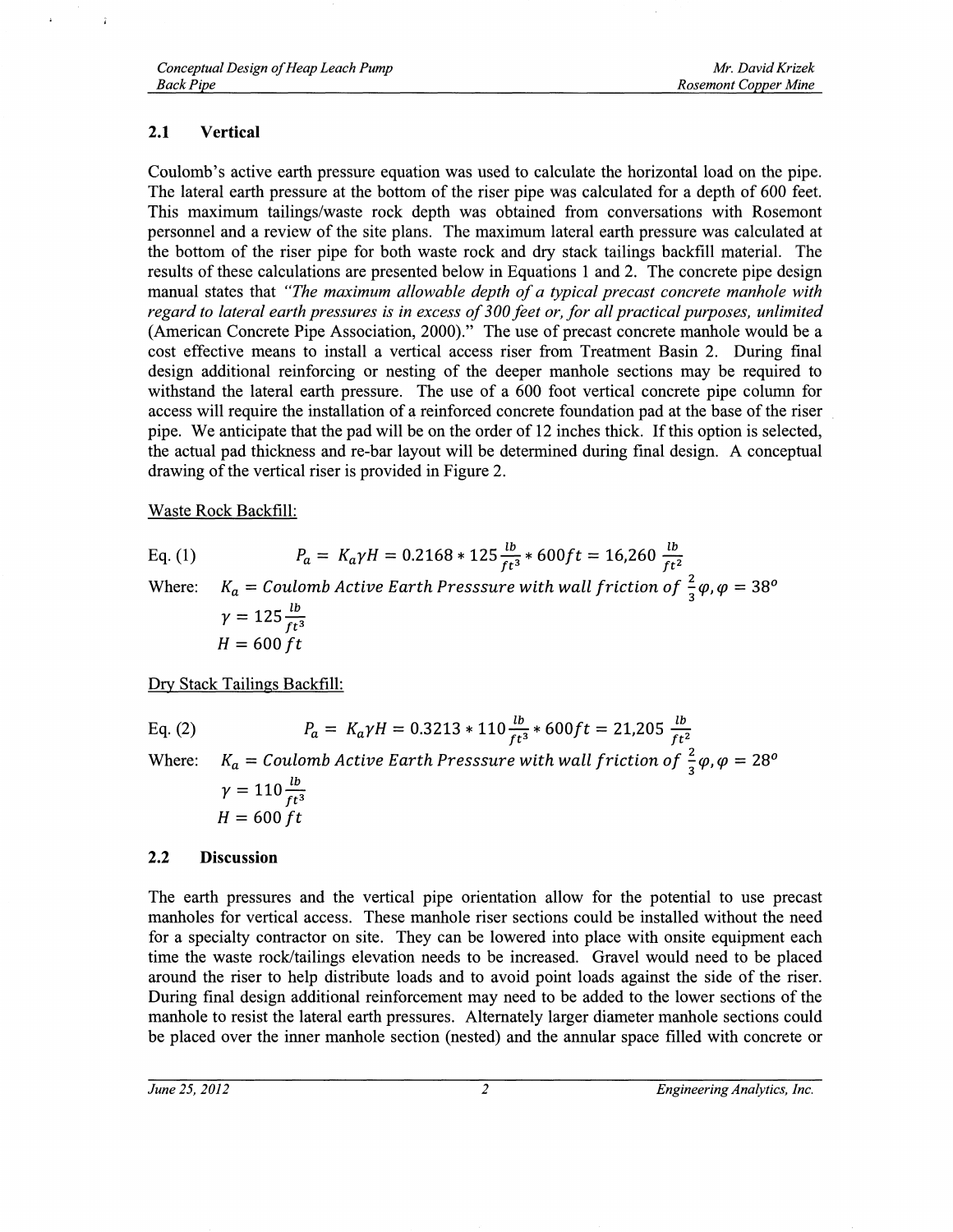$\cdot$ 

 $\hat{\textbf{I}}$ 

gravel. The number of sections that would require this additional reinforcement would be determined during final design.

# **3.0 Concrete and Pipe Compatibility**

Type V Portland cement is recommended for the concrete foundation base. If the sulfate concentration exceeds 10,000 ppm, Type 5 cement should be used along with a pozzolan.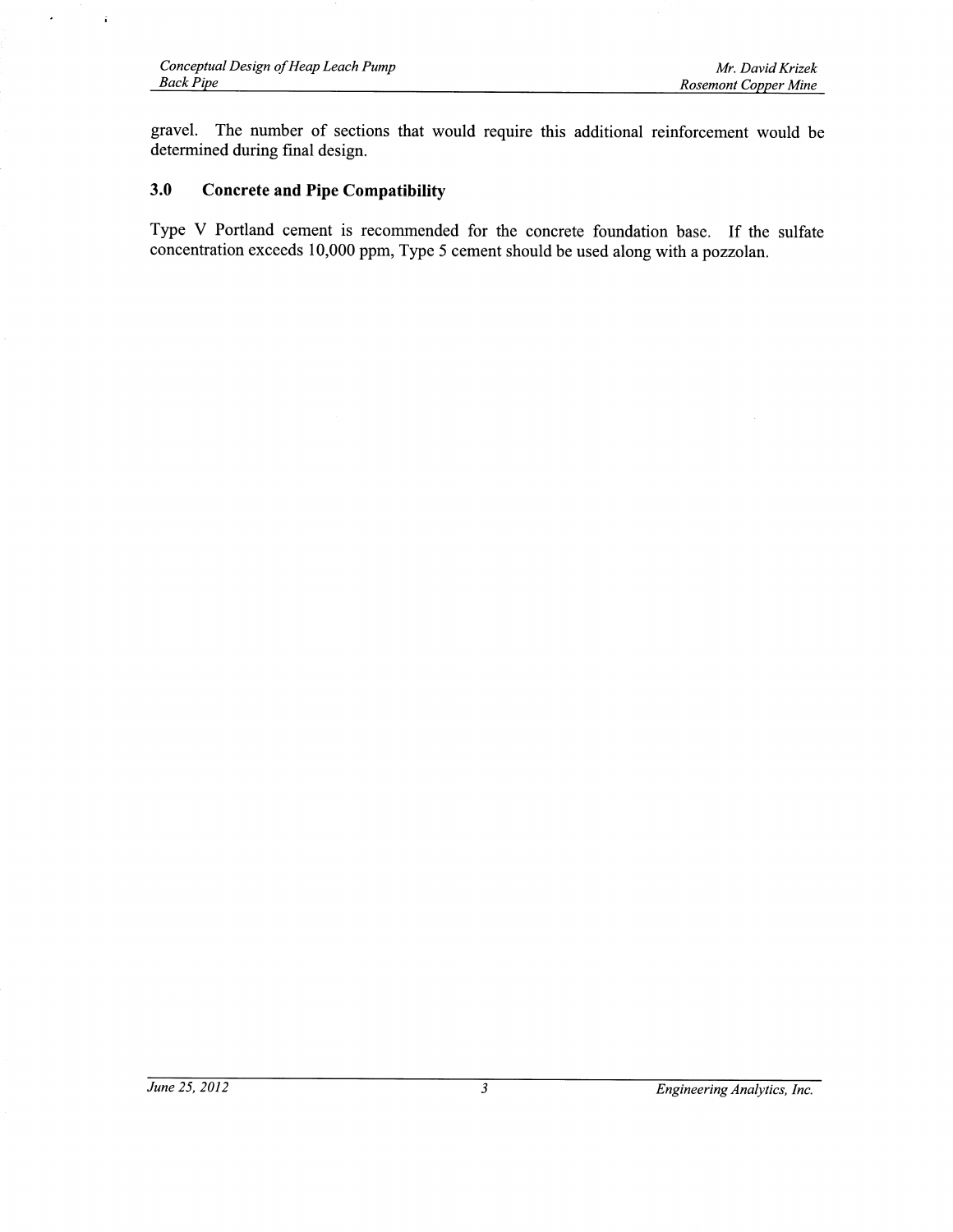

 $\Lambda$  .

Engineering Analytics, Inc.

**FIGURE 1 TREATMENT BASIN LOCATION HEAP LEACH PUMP BACK SYSTEM** PHASED TAILINGS ALTERNATIVE